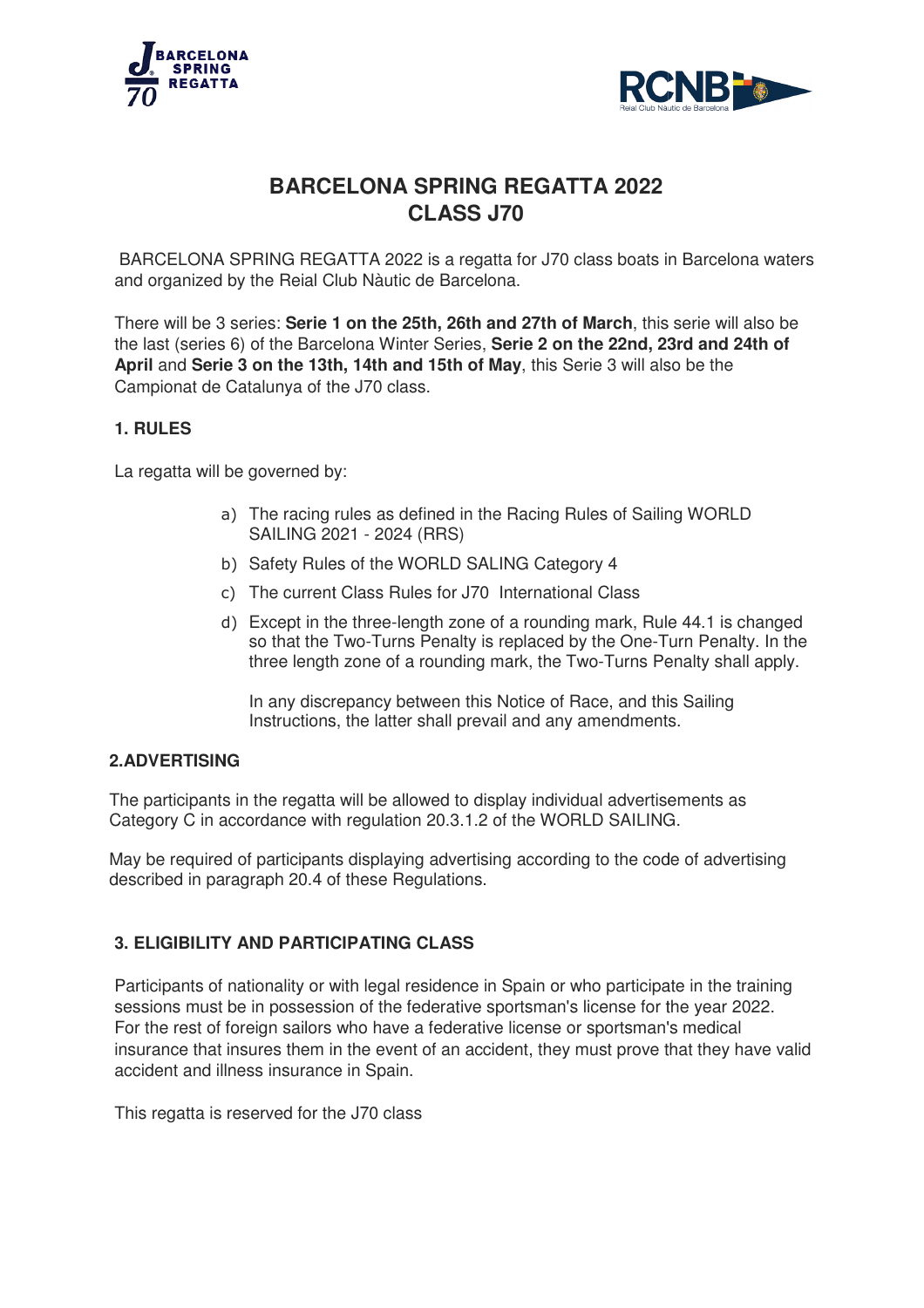



## **4.REGISTRATION**

Registrations will be formalized by sending an email to regatas@rcnb.com with the registration form and proof of payment.

| <b>J70</b>              | <b>ALREADY REGISTERED IN BWS</b>                                    | <b>NOT REGISTERED IN BWS</b> |
|-------------------------|---------------------------------------------------------------------|------------------------------|
| For members of the RCNB | 200 euros<br>+ mooring fee for each J70                             | 300 euros                    |
| For non-members:        | 500 euros<br>(this includes stay, from 1 April 2022 to 31 May 2022) | 750 euros                    |

## **Entry fees for a serie**

| For RCNB members | 125 euros |
|------------------|-----------|
|------------------|-----------|

For non-members: **290 euros**

(this includes stay during one month)

The crane movements are specified in the mooring point.

The registration fees will be made in cash at the RCNB Secretariat or will be sent by transfer in the name of Real Club Náutico de Barcelona, indicating the name of the boat to:

> Account number: 0081 0081-0163-61-0001988006 Banco Sabadell Atlántico Pla de Palau Agency BARCELONA IBAN: ES90 SWIFT: BSABESBB

## **5 Entry confirmation before the beginning of the races:**

5.2.1 The owner or person responsible for each boat must personally register and sign the Registration Form at the Race Office of RCNB before the start of the first race.

5.2.2 The Entry Confirmation is conditioned upon the presentation before the start of the first race of the following documents:

- a) Certificate valid measurement of the boat on behalf of their respective owners.
- b) Copy of valid insurance policy, covering civil liability (damage to third persons and goods), or extension of liability coverage and public liability up to a minimum of 300,000 Euros.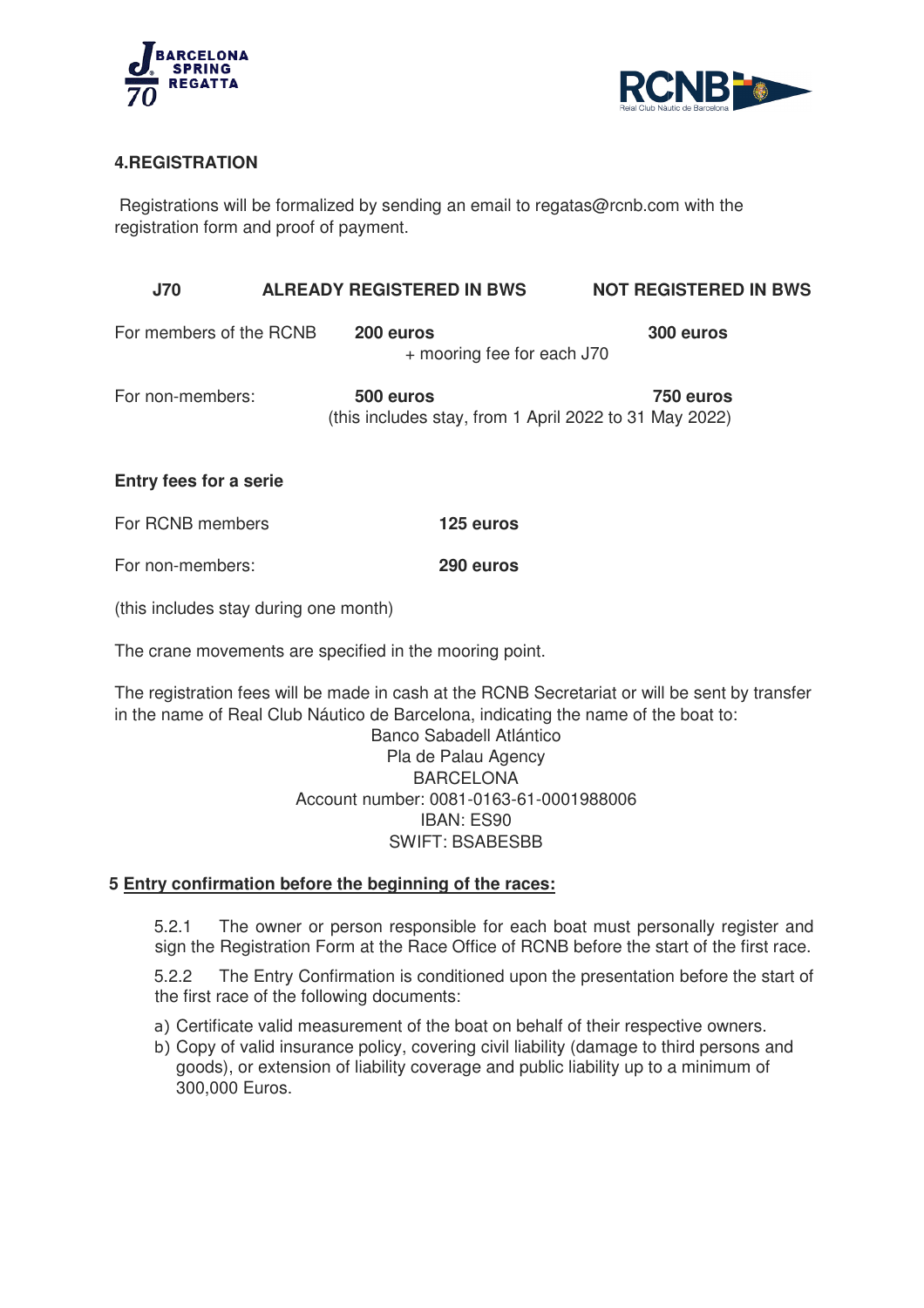



c) A copy of the payment receipt of insurance in force.

d) In case of display advertising, permission of the relevant National Authority, to display advertising category C.

- e) The participants of nationality or legal residence in Spain or competing on ships assigned to a Spanish club must be in possession of the li license Sailing Federation in 2022.
- f) Entry form duly completed and signed.

## **6.CALENDAR AND PROGRAM CALENDAR**

- SERIE 1: March 25th, 26th and 27th
- SERIE 2: April 22th , 23th and 24 24th
- SERIE 3: 13th , 14th and 15 15th May

| in 2022.                                      | e) The participants of nationality or legal residence in Spain or competing on ships<br>assigned to a Spanish club must be in possession of the license Sailing Federation |                                                           |  |  |
|-----------------------------------------------|----------------------------------------------------------------------------------------------------------------------------------------------------------------------------|-----------------------------------------------------------|--|--|
| f) Entry form duly completed and signed.      |                                                                                                                                                                            |                                                           |  |  |
| <b>6.CALENDAR AND PROGRAM</b>                 |                                                                                                                                                                            |                                                           |  |  |
| The regatta schedule is as follows:           |                                                                                                                                                                            |                                                           |  |  |
| • SERIE 1: March 25th, 26th and 27th          |                                                                                                                                                                            |                                                           |  |  |
| · SERIE 2: April 22th, 23th and 24th          |                                                                                                                                                                            |                                                           |  |  |
| • SERIE 3: 13th, 14th and 15th May            |                                                                                                                                                                            |                                                           |  |  |
| The regatta program is as follows:            |                                                                                                                                                                            |                                                           |  |  |
| <b>DATE</b>                                   | <b>TIME</b>                                                                                                                                                                | <b>ACT</b>                                                |  |  |
| Fridays                                       | 10:00 to 16:00 h.<br>14.00 hours                                                                                                                                           | Crew register<br>Sailing instructions delivery.<br>Race/s |  |  |
| <b>Saturdays and Sundays</b><br>of each Event | 12:00 hours                                                                                                                                                                | Race/s.                                                   |  |  |
| <b>7.COMPETITION FORMAT</b>                   | The J70 class will sail up to 36 races; at least 6 races must be completed to be granted the                                                                               |                                                           |  |  |

## 7.**COMPETITION FORMAT**

The J70 class will sail up to 36 races; at least 6 races must be completed to be granted the title of winner of the Barcelona Spring regatta 2022

The Sailing Instructions will show the different courses, and maximum of 4 races per day.

## **8. SAIL INVENTORY. INSPECTION AND MESU MESUREMENT**

During the race it will not be possible to carry more sails tan the indicated in the Class Rules. May be security checks and measures at any time.

## **9.SCORING**

The Low Point Scoring System of RRS Appendix A4.1 will apply.

Each boat can discard her worst score for each six races completed.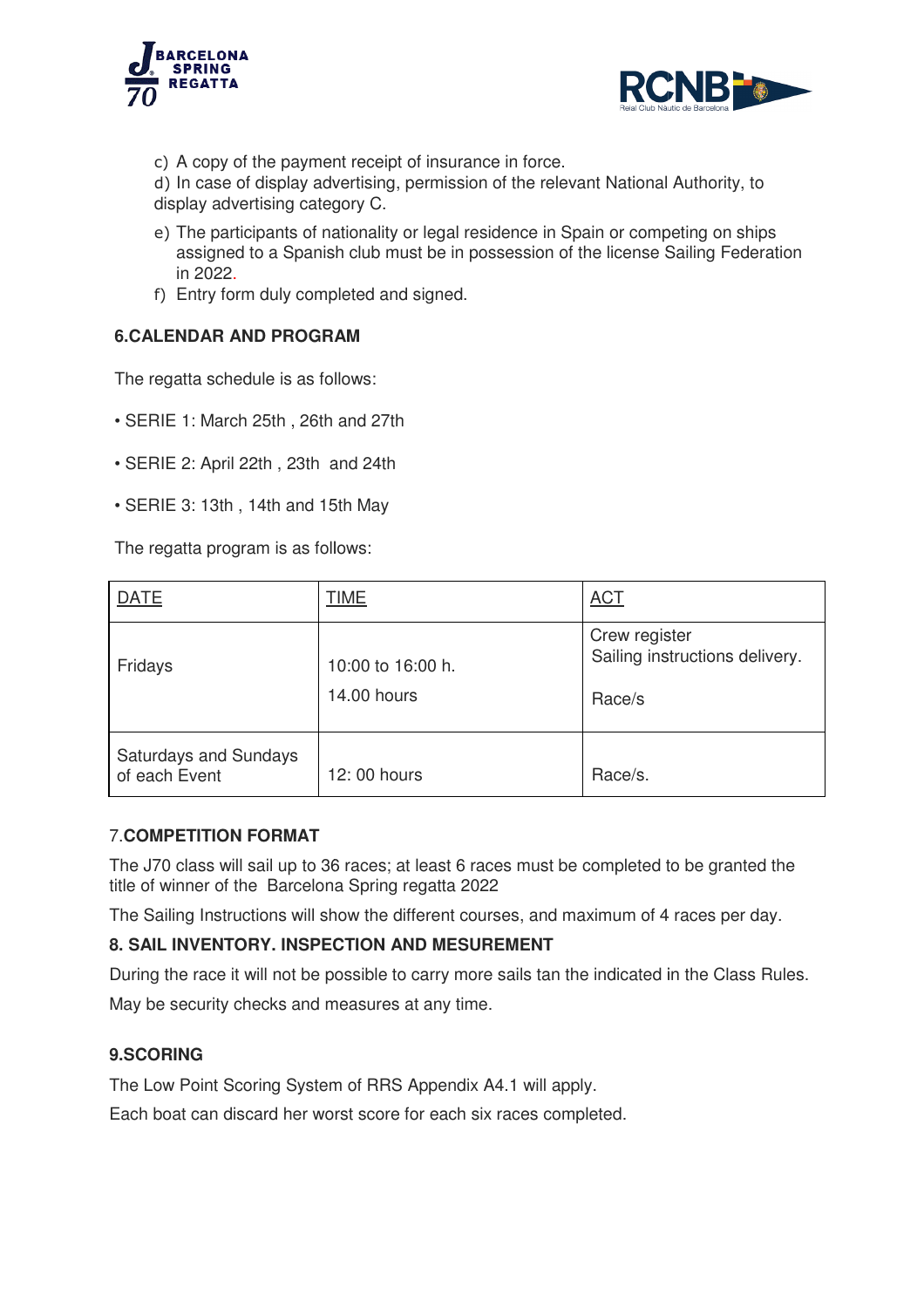



There will be overall results of the Barcelona Winter Series and overall results of each series

## **11. SECURITY** (DP)(HP)

Security in this regatta will be considered as Category 4 according the Special Rules for Offshore Racing WORLD SAILING.

All boats must be equipped with a VHF radio with channel 16 and the communication cannel of the regatta.

It is mandatory that all participating boats to use its own engine to navigate the waters of the Port of Barcelona and respect the rules of the port navigation. It is the responsibility of the owner or person responsible for each boat to meet the legal standards provided for pleasure boats, both in general and especially for his government, and security clearance. isticular of the Barcelona Winter Series and overall result<br>P)(HP)<br>P)(HP)<br>P)(HP)<br>in this regatta will be considered as Category 4 according the Spec<br>s for Offshore Racing WORLD SAILING.<br>ans must be equipped with a VHF radi

### **12.TROPHIES**

There will be an absolute winner of the Barcelona Spring regatta, and there may be other prizes to be announced on the official notice board.

There will be a winner of each Serie of the Barcelona Spring Regatta

### **13.MOORINGS**

Each boat has crane services (each service consists of a rise and fall)in each week weekend as follow in point 6 to this NOR that are included in registration fees.

#### **14.RESPONSIBILITY**

Everyone involved in the race do so at your own risk.

The Organizing Committee or any person or entity involved in organizing the event, rejects responsibility for any loss, damage, injury or inconvenience that might occur to persons or property, both ashore and at sea as a consequence of participation in the races covered this notice of Race.

Attention is drawn to Fundamental Rule 4, Decision to Race, Part 1 of the RRS, which states:

"It is the exclusive responsibility of a boat's decision to participate in a race or to continue racing."

#### **15.IMAGE RIGHTS (**DP)(HP)

The image rights are the property of the race solely on the RCNB.

Prohibits any advertising campaign that does not have the express permission of RCNB.

Violation of this regulation will result in the automatic exclusion of the ship responsible for the competition.